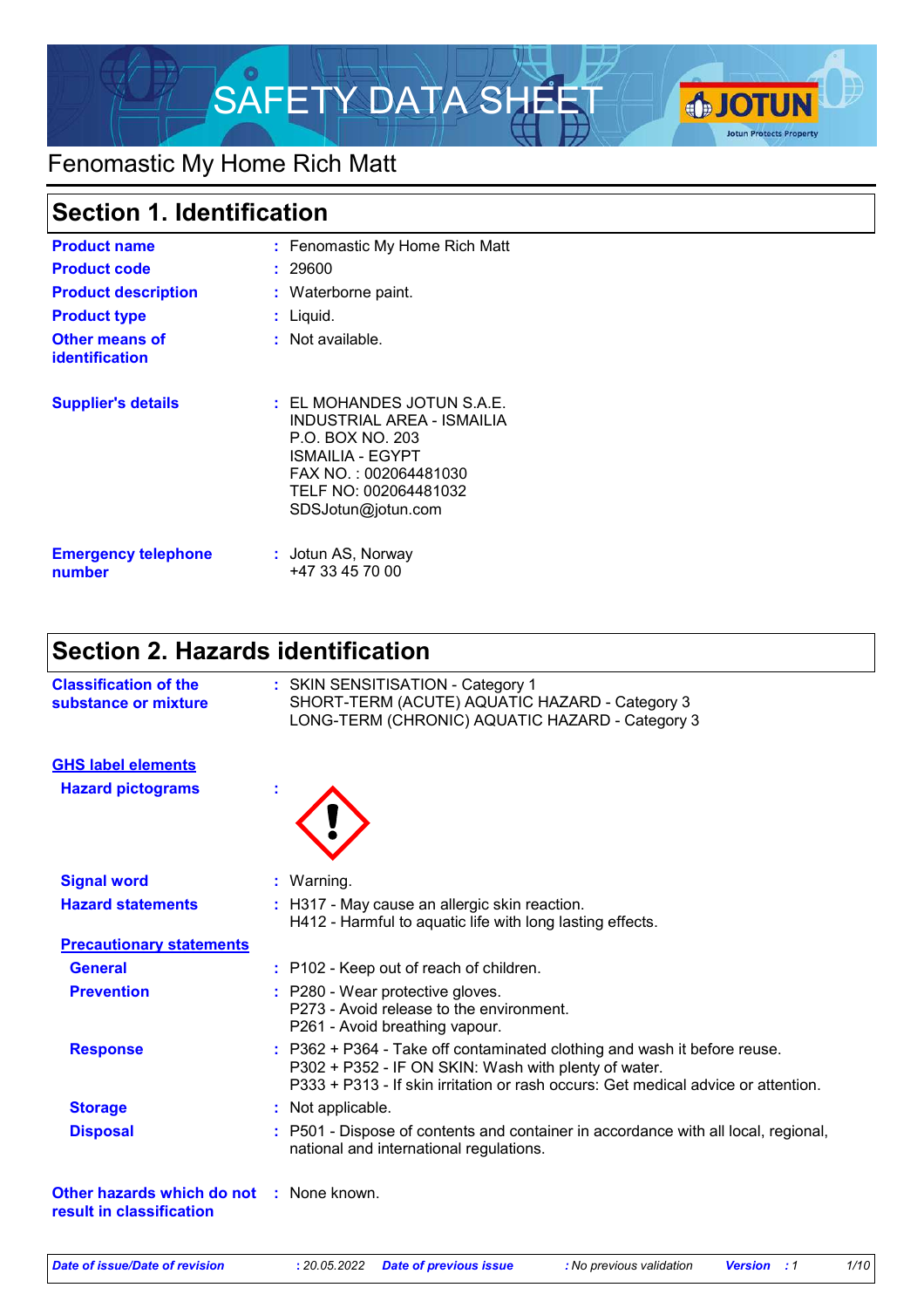# **Section 3. Composition/information on ingredients**

#### **Other means of Substance/mixture**

## **identification**

**:** Mixture

**:** Not available.

#### **CAS number/other identifiers**

| <b>CAS number</b>   | : Not applicable. |  |
|---------------------|-------------------|--|
| <b>EC</b> number    | : Mixture.        |  |
| <b>Product code</b> | : 29600           |  |

| Ingredient name                               | $\frac{9}{6}$ | <b>CAS number</b> |
|-----------------------------------------------|---------------|-------------------|
| Alcohols, C16-18 and C18-unsatd., ethoxylated | ≤0.3          | l 68920-66-1      |
| l Amines. rosin                               | $\leq 0$ .    | 61790-47-4        |
| C(M) T/M T(3:1)                               | ≤0.0081       | 55965-84-9        |

**There are no additional ingredients present which, within the current knowledge of the supplier and in the concentrations applicable, are classified as hazardous to health or the environment and hence require reporting in this section.**

**Occupational exposure limits, if available, are listed in Section 8.**

### **Section 4. First aid measures**

| <b>Description of necessary first aid measures</b> |                                                                                                                                                                                                                                                                                                                                                                                                                                                                                                                                                                                                                                                                                                                                                                        |
|----------------------------------------------------|------------------------------------------------------------------------------------------------------------------------------------------------------------------------------------------------------------------------------------------------------------------------------------------------------------------------------------------------------------------------------------------------------------------------------------------------------------------------------------------------------------------------------------------------------------------------------------------------------------------------------------------------------------------------------------------------------------------------------------------------------------------------|
| <b>Eye contact</b>                                 | : Immediately flush eyes with plenty of water, occasionally lifting the upper and lower<br>eyelids. Check for and remove any contact lenses. Continue to rinse for at least 10<br>minutes. Get medical attention if irritation occurs.                                                                                                                                                                                                                                                                                                                                                                                                                                                                                                                                 |
| <b>Inhalation</b>                                  | : Remove victim to fresh air and keep at rest in a position comfortable for breathing.<br>If not breathing, if breathing is irregular or if respiratory arrest occurs, provide<br>artificial respiration or oxygen by trained personnel. It may be dangerous to the<br>person providing aid to give mouth-to-mouth resuscitation. Get medical attention if<br>adverse health effects persist or are severe. If unconscious, place in recovery<br>position and get medical attention immediately. Maintain an open airway. Loosen<br>tight clothing such as a collar, tie, belt or waistband. In case of inhalation of<br>decomposition products in a fire, symptoms may be delayed. The exposed person<br>may need to be kept under medical surveillance for 48 hours. |
| <b>Skin contact</b>                                | : Wash with plenty of soap and water. Remove contaminated clothing and shoes.<br>Wash contaminated clothing thoroughly with water before removing it, or wear<br>gloves. Continue to rinse for at least 10 minutes. Get medical attention. In the<br>event of any complaints or symptoms, avoid further exposure. Wash clothing<br>before reuse. Clean shoes thoroughly before reuse.                                                                                                                                                                                                                                                                                                                                                                                  |
| <b>Ingestion</b>                                   | : Wash out mouth with water. Remove dentures if any. If material has been<br>swallowed and the exposed person is conscious, give small quantities of water to<br>drink. Stop if the exposed person feels sick as vomiting may be dangerous. Do not<br>induce vomiting unless directed to do so by medical personnel. If vomiting occurs,<br>the head should be kept low so that vomit does not enter the lungs. Get medical<br>attention if adverse health effects persist or are severe. Never give anything by<br>mouth to an unconscious person. If unconscious, place in recovery position and get<br>medical attention immediately. Maintain an open airway. Loosen tight clothing such<br>as a collar, tie, belt or waistband.                                   |

|                                       | Most important symptoms/effects, acute and delayed  |  |
|---------------------------------------|-----------------------------------------------------|--|
| <b>Potential acute health effects</b> |                                                     |  |
| <b>Eye contact</b>                    | : No known significant effects or critical hazards. |  |
| <b>Inhalation</b>                     | : No known significant effects or critical hazards. |  |
| <b>Skin contact</b>                   | : May cause an allergic skin reaction.              |  |
| <b>Ingestion</b>                      | : No known significant effects or critical hazards. |  |
| <b>Over-exposure signs/symptoms</b>   |                                                     |  |
| <b>Eye contact</b>                    | : No specific data.                                 |  |
|                                       |                                                     |  |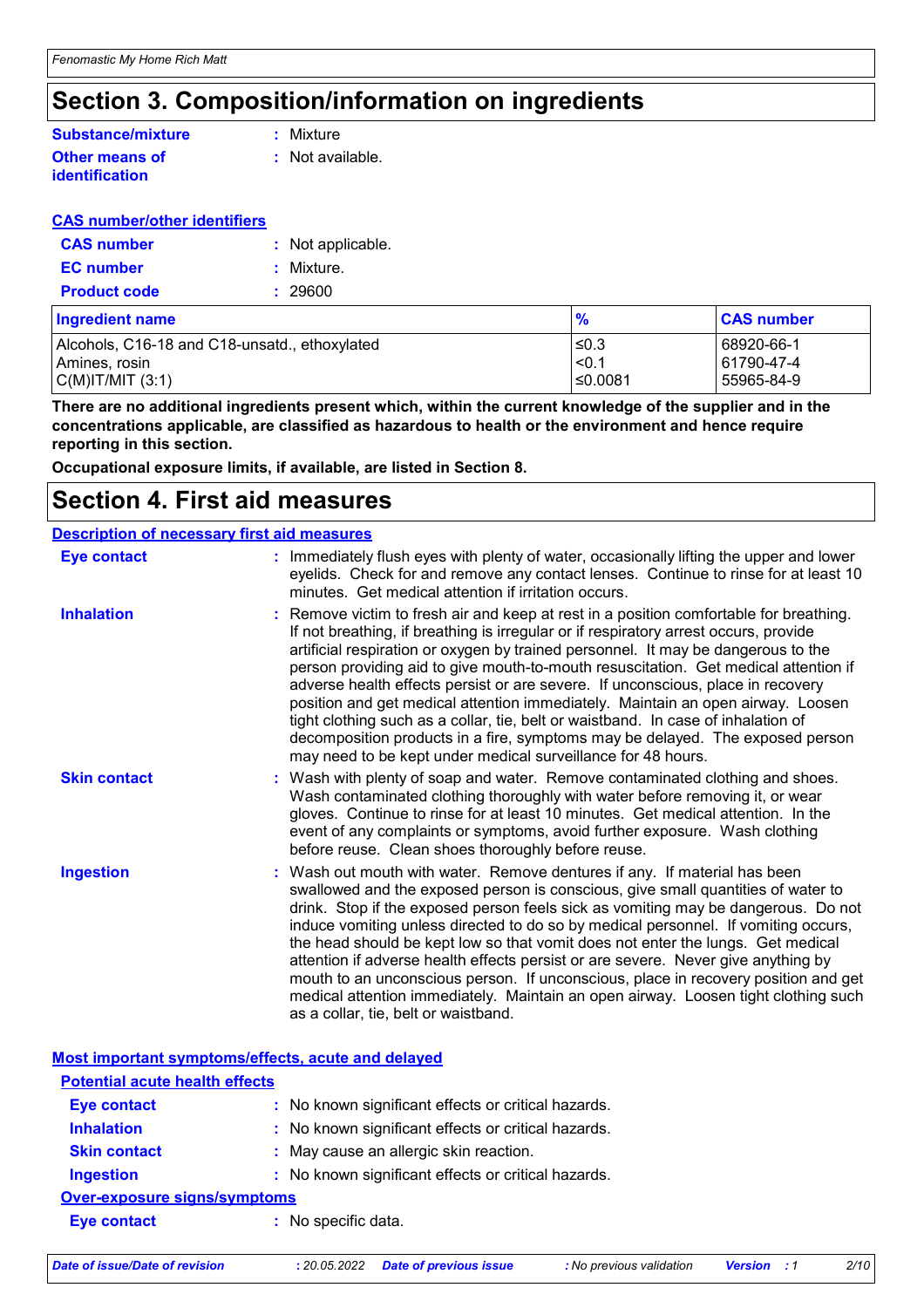# **Section 4. First aid measures**

| <b>Inhalation</b>                 | : No specific data.                                                                                                                                                                                                                                                      |
|-----------------------------------|--------------------------------------------------------------------------------------------------------------------------------------------------------------------------------------------------------------------------------------------------------------------------|
| <b>Skin contact</b>               | : Adverse symptoms may include the following:<br>irritation<br>redness                                                                                                                                                                                                   |
| <b>Ingestion</b>                  | : No specific data.                                                                                                                                                                                                                                                      |
| <b>Notes to physician</b>         | : In case of inhalation of decomposition products in a fire, symptoms may be delayed.<br>The exposed person may need to be kept under medical surveillance for 48 hours.                                                                                                 |
|                                   |                                                                                                                                                                                                                                                                          |
| <b>Specific treatments</b>        | : No specific treatment.                                                                                                                                                                                                                                                 |
| <b>Protection of first-aiders</b> | : No action shall be taken involving any personal risk or without suitable training. It<br>may be dangerous to the person providing aid to give mouth-to-mouth resuscitation.<br>Wash contaminated clothing thoroughly with water before removing it, or wear<br>gloves. |
|                                   |                                                                                                                                                                                                                                                                          |

**See toxicological information (Section 11)**

# **Section 5. Firefighting measures**

| <b>Extinguishing media</b>                               |                                                                                                                                                                                                                                                                                                      |
|----------------------------------------------------------|------------------------------------------------------------------------------------------------------------------------------------------------------------------------------------------------------------------------------------------------------------------------------------------------------|
| <b>Suitable extinguishing</b><br>media                   | : Use an extinguishing agent suitable for the surrounding fire.                                                                                                                                                                                                                                      |
| <b>Unsuitable extinguishing</b><br>media                 | : None known.                                                                                                                                                                                                                                                                                        |
| <b>Specific hazards arising</b><br>from the chemical     | : In a fire or if heated, a pressure increase will occur and the container may burst.<br>This material is harmful to aquatic life with long lasting effects. Fire water<br>contaminated with this material must be contained and prevented from being<br>discharged to any waterway, sewer or drain. |
| <b>Hazardous thermal</b><br>decomposition products       | : Decomposition products may include the following materials:<br>carbon dioxide<br>carbon monoxide<br>nitrogen oxides<br>metal oxide/oxides                                                                                                                                                          |
| <b>Special protective actions</b><br>for fire-fighters   | : Promptly isolate the scene by removing all persons from the vicinity of the incident if<br>there is a fire. No action shall be taken involving any personal risk or without<br>suitable training.                                                                                                  |
| <b>Special protective</b><br>equipment for fire-fighters | : Fire-fighters should wear appropriate protective equipment and self-contained<br>breathing apparatus (SCBA) with a full face-piece operated in positive pressure<br>mode.                                                                                                                          |

# **Section 6. Accidental release measures**

|                                  | <b>Personal precautions, protective equipment and emergency procedures</b>                                                                                                                                                                                                                                                                                                                                      |
|----------------------------------|-----------------------------------------------------------------------------------------------------------------------------------------------------------------------------------------------------------------------------------------------------------------------------------------------------------------------------------------------------------------------------------------------------------------|
| For non-emergency<br>personnel   | : No action shall be taken involving any personal risk or without suitable training.<br>Evacuate surrounding areas. Keep unnecessary and unprotected personnel from<br>entering. Do not touch or walk through spilt material. Avoid breathing vapour or<br>mist. Provide adequate ventilation. Wear appropriate respirator when ventilation is<br>inadequate. Put on appropriate personal protective equipment. |
| For emergency responders         | : If specialised clothing is required to deal with the spillage, take note of any<br>information in Section 8 on suitable and unsuitable materials. See also the<br>information in "For non-emergency personnel".                                                                                                                                                                                               |
| <b>Environmental precautions</b> | : Avoid dispersal of spilt material and runoff and contact with soil, waterways, drains<br>and sewers. Inform the relevant authorities if the product has caused environmental<br>pollution (sewers, waterways, soil or air). Water polluting material. May be harmful<br>to the environment if released in large quantities.                                                                                   |
| Date of issue/Date of revision   | 3/10<br><b>Date of previous issue</b><br>: 20.05.2022<br>: No previous validation<br>Version                                                                                                                                                                                                                                                                                                                    |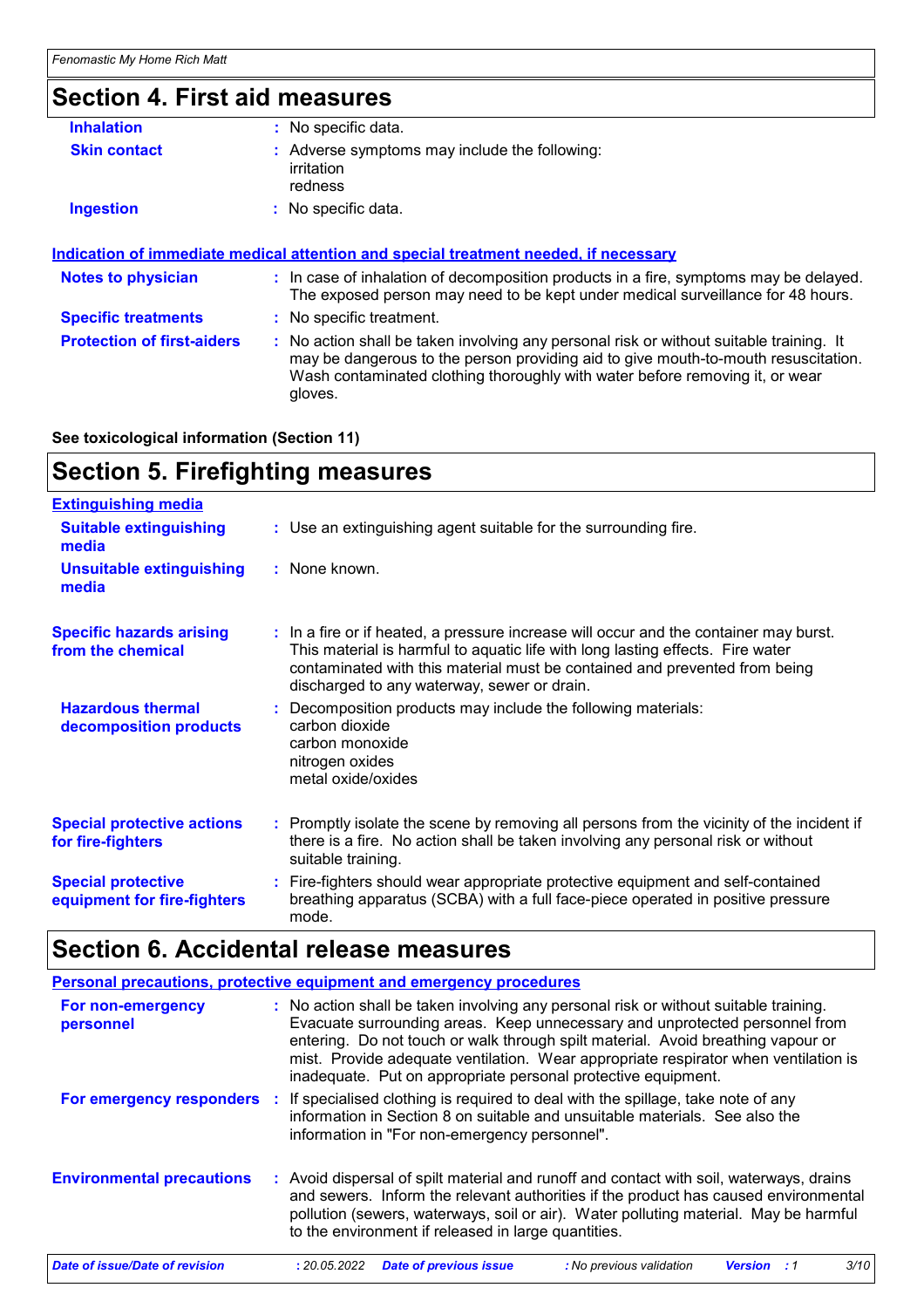## **Section 6. Accidental release measures**

#### **Methods and material for containment and cleaning up**

| <b>Small spill</b> | : Stop leak if without risk. Move containers from spill area. Dilute with water and mop<br>up if water-soluble. Alternatively, or if water-insoluble, absorb with an inert dry<br>material and place in an appropriate waste disposal container. Dispose of via a<br>licensed waste disposal contractor.                                                                                                                                                                                                                                                                                                                                                                                                          |
|--------------------|-------------------------------------------------------------------------------------------------------------------------------------------------------------------------------------------------------------------------------------------------------------------------------------------------------------------------------------------------------------------------------------------------------------------------------------------------------------------------------------------------------------------------------------------------------------------------------------------------------------------------------------------------------------------------------------------------------------------|
| <b>Large spill</b> | : Stop leak if without risk. Move containers from spill area. Approach the release<br>from upwind. Prevent entry into sewers, water courses, basements or confined<br>areas. Wash spillages into an effluent treatment plant or proceed as follows.<br>Contain and collect spillage with non-combustible, absorbent material e.g. sand,<br>earth, vermiculite or diatomaceous earth and place in container for disposal<br>according to local regulations (see Section 13). Dispose of via a licensed waste<br>disposal contractor. Contaminated absorbent material may pose the same hazard<br>as the spilt product. Note: see Section 1 for emergency contact information and<br>Section 13 for waste disposal. |

# **Section 7. Handling and storage**

#### **Precautions for safe handling**

| <b>Protective measures</b>                                                       | : Put on appropriate personal protective equipment (see Section 8). Persons with a<br>history of skin sensitization problems should not be employed in any process in<br>which this product is used. Do not get in eyes or on skin or clothing. Do not ingest.<br>Avoid breathing vapour or mist. Avoid release to the environment. Keep in the<br>original container or an approved alternative made from a compatible material, kept<br>tightly closed when not in use. Empty containers retain product residue and can be<br>hazardous. Do not reuse container.                  |
|----------------------------------------------------------------------------------|-------------------------------------------------------------------------------------------------------------------------------------------------------------------------------------------------------------------------------------------------------------------------------------------------------------------------------------------------------------------------------------------------------------------------------------------------------------------------------------------------------------------------------------------------------------------------------------|
| <b>Advice on general</b><br>occupational hygiene                                 | : Eating, drinking and smoking should be prohibited in areas where this material is<br>handled, stored and processed. Workers should wash hands and face before<br>eating, drinking and smoking. Remove contaminated clothing and protective<br>equipment before entering eating areas. See also Section 8 for additional<br>information on hygiene measures.                                                                                                                                                                                                                       |
| <b>Conditions for safe storage,</b><br>including any<br><b>incompatibilities</b> | : Store in accordance with local regulations. Store in original container protected<br>from direct sunlight in a dry, cool and well-ventilated area, away from incompatible<br>materials (see Section 10) and food and drink. Keep container tightly closed and<br>sealed until ready for use. Containers that have been opened must be carefully<br>resealed and kept upright to prevent leakage. Do not store in unlabelled containers.<br>Use appropriate containment to avoid environmental contamination. See Section 10<br>for incompatible materials before handling or use. |

### **Section 8. Exposure controls/personal protection**

#### **Control parameters**

None. **Occupational exposure limits**

| <b>Appropriate engineering</b>                   | : Good general ventilation should be sufficient to control worker exposure to airborne                                                                                                                                                                                                                                          |
|--------------------------------------------------|---------------------------------------------------------------------------------------------------------------------------------------------------------------------------------------------------------------------------------------------------------------------------------------------------------------------------------|
| <b>controls</b>                                  | contaminants.                                                                                                                                                                                                                                                                                                                   |
| <b>Environmental exposure</b><br><b>controls</b> | : Emissions from ventilation or work process equipment should be checked to ensure<br>they comply with the requirements of environmental protection legislation. In some<br>cases, fume scrubbers, filters or engineering modifications to the process<br>equipment will be necessary to reduce emissions to acceptable levels. |

#### **Individual protection measures**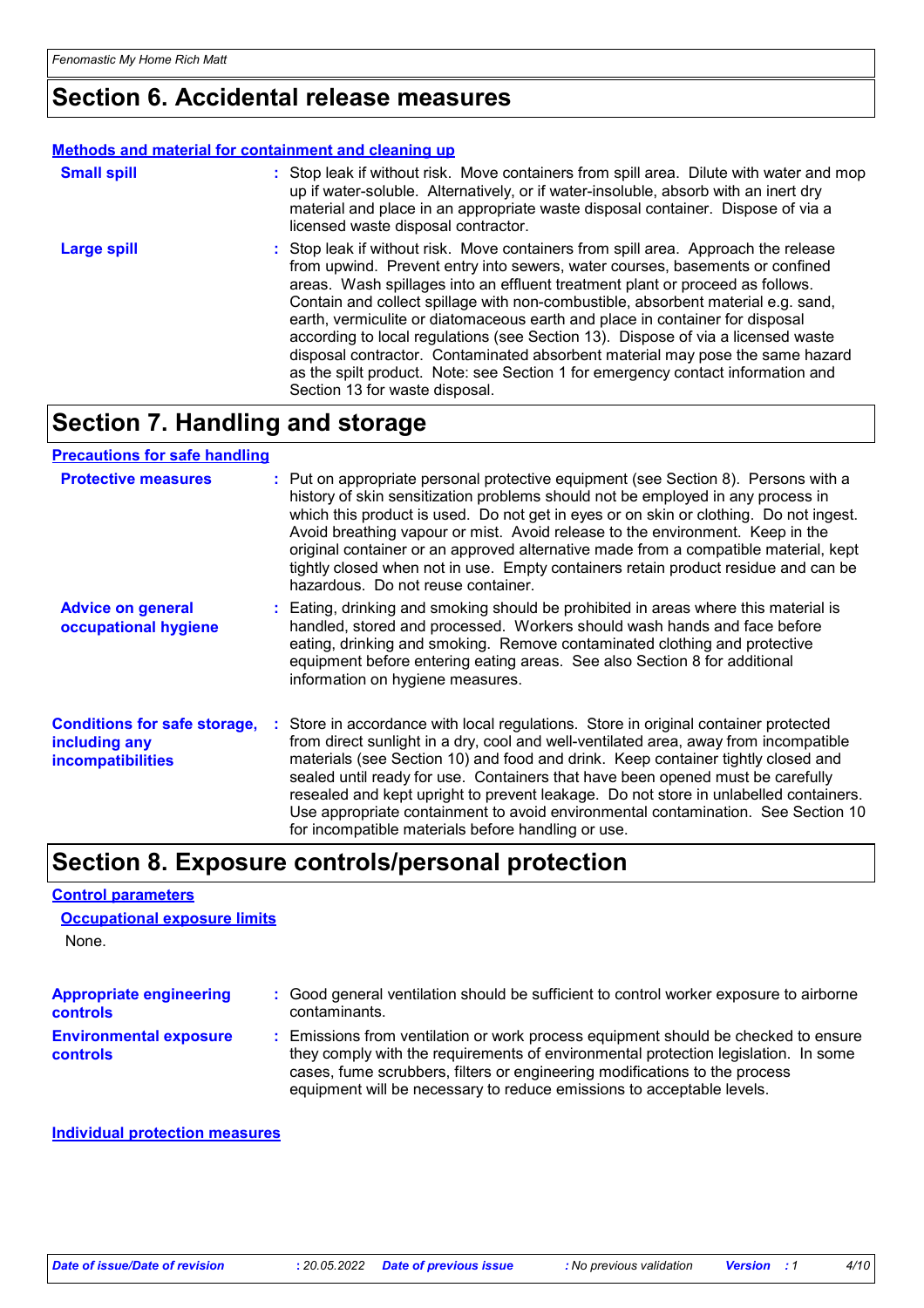# **Section 8. Exposure controls/personal protection**

| <b>Hygiene measures</b>       | : Wash hands, forearms and face thoroughly after handling chemical products, before<br>eating, smoking and using the lavatory and at the end of the working period.<br>Appropriate techniques should be used to remove potentially contaminated clothing.<br>Contaminated work clothing should not be allowed out of the workplace. Wash<br>contaminated clothing before reusing. Ensure that eyewash stations and safety<br>showers are close to the workstation location.                                                                                                                                                                                                                                                                                                                                                                                                                                                                                                                                                                           |
|-------------------------------|-------------------------------------------------------------------------------------------------------------------------------------------------------------------------------------------------------------------------------------------------------------------------------------------------------------------------------------------------------------------------------------------------------------------------------------------------------------------------------------------------------------------------------------------------------------------------------------------------------------------------------------------------------------------------------------------------------------------------------------------------------------------------------------------------------------------------------------------------------------------------------------------------------------------------------------------------------------------------------------------------------------------------------------------------------|
| <b>Eye/face protection</b>    | Safety eyewear complying to EN 166 should be used when a risk assessment<br>indicates this is necessary to avoid exposure to liquid splashes, mists, gases or<br>dusts. If contact is possible, the following protection should be worn, unless the<br>assessment indicates a higher degree of protection: safety glasses with side-<br>shields.                                                                                                                                                                                                                                                                                                                                                                                                                                                                                                                                                                                                                                                                                                      |
| <b>Skin protection</b>        |                                                                                                                                                                                                                                                                                                                                                                                                                                                                                                                                                                                                                                                                                                                                                                                                                                                                                                                                                                                                                                                       |
| <b>Hand protection</b>        | : There is no one glove material or combination of materials that will give unlimited<br>resistance to any individual or combination of chemicals.<br>The breakthrough time must be greater than the end use time of the product.<br>The instructions and information provided by the glove manufacturer on use,<br>storage, maintenance and replacement must be followed.<br>Gloves should be replaced regularly and if there is any sign of damage to the glove<br>material.<br>Always ensure that gloves are free from defects and that they are stored and used<br>correctly.<br>The performance or effectiveness of the glove may be reduced by physical/chemical<br>damage and poor maintenance.<br>Barrier creams may help to protect the exposed areas of the skin but should not be<br>applied once exposure has occurred.<br>Wear suitable gloves tested to EN374.<br>Recommended, gloves(breakthrough time) > 8 hours: nitrile rubber, PVC<br>May be used, gloves(breakthrough time) 4 - 8 hours: polyvinyl alcohol (PVA),<br>neoprene, 4H |
| <b>Body protection</b>        | : Personal protective equipment for the body should be selected based on the task<br>being performed and the risks involved and should be approved by a specialist<br>before handling this product.                                                                                                                                                                                                                                                                                                                                                                                                                                                                                                                                                                                                                                                                                                                                                                                                                                                   |
| <b>Other skin protection</b>  | : Appropriate footwear and any additional skin protection measures should be<br>selected based on the task being performed and the risks involved and should be<br>approved by a specialist before handling this product.                                                                                                                                                                                                                                                                                                                                                                                                                                                                                                                                                                                                                                                                                                                                                                                                                             |
| <b>Respiratory protection</b> | : If workers are exposed to concentrations above the exposure limit, they must use a<br>respirator according to EN 140. By spraying : particulate filter (FFP2 / N95). In<br>confined spaces, use compressed-air or fresh-air respiratory equipment.                                                                                                                                                                                                                                                                                                                                                                                                                                                                                                                                                                                                                                                                                                                                                                                                  |

# **Section 9. Physical and chemical properties**

| <b>Appearance</b>                               |                                                                                                                     |  |  |
|-------------------------------------------------|---------------------------------------------------------------------------------------------------------------------|--|--|
| <b>Physical state</b>                           | $:$ Liquid.                                                                                                         |  |  |
| <b>Colour</b>                                   | : White.                                                                                                            |  |  |
| <b>Odour</b>                                    | : Characteristic.                                                                                                   |  |  |
| <b>Odour threshold</b>                          | : Not applicable.                                                                                                   |  |  |
| рH                                              | $\div$ 8 to 10                                                                                                      |  |  |
| <b>Melting point</b>                            | : 0                                                                                                                 |  |  |
| <b>Boiling point</b>                            | : Lowest known value: $100^{\circ}$ C (212°F) (water). Weighted average: 106.27°C (223.3°F)                         |  |  |
| <b>Flash point</b>                              | : Not available.                                                                                                    |  |  |
| <b>Evaporation rate</b>                         | : Highest known value: 0.36 (water) Weighted average: 0.35 compared with butyl<br>acetate                           |  |  |
| <b>Flammability (solid, gas)</b>                | : Not applicable.                                                                                                   |  |  |
| Lower and upper explosive<br>(flammable) limits | $: 0.6 - 12.6%$                                                                                                     |  |  |
| <b>Vapour pressure</b>                          | : Highest known value: 3.2 kPa (23.8 mm Hg) (at 20°C) (water). Weighted average:<br>3.04 kPa (22.8 mm Hg) (at 20°C) |  |  |
| Date of issue/Date of revision                  | 5/10<br>: 20.05.2022<br><b>Date of previous issue</b><br>: No previous validation<br><b>Version</b><br>: 1          |  |  |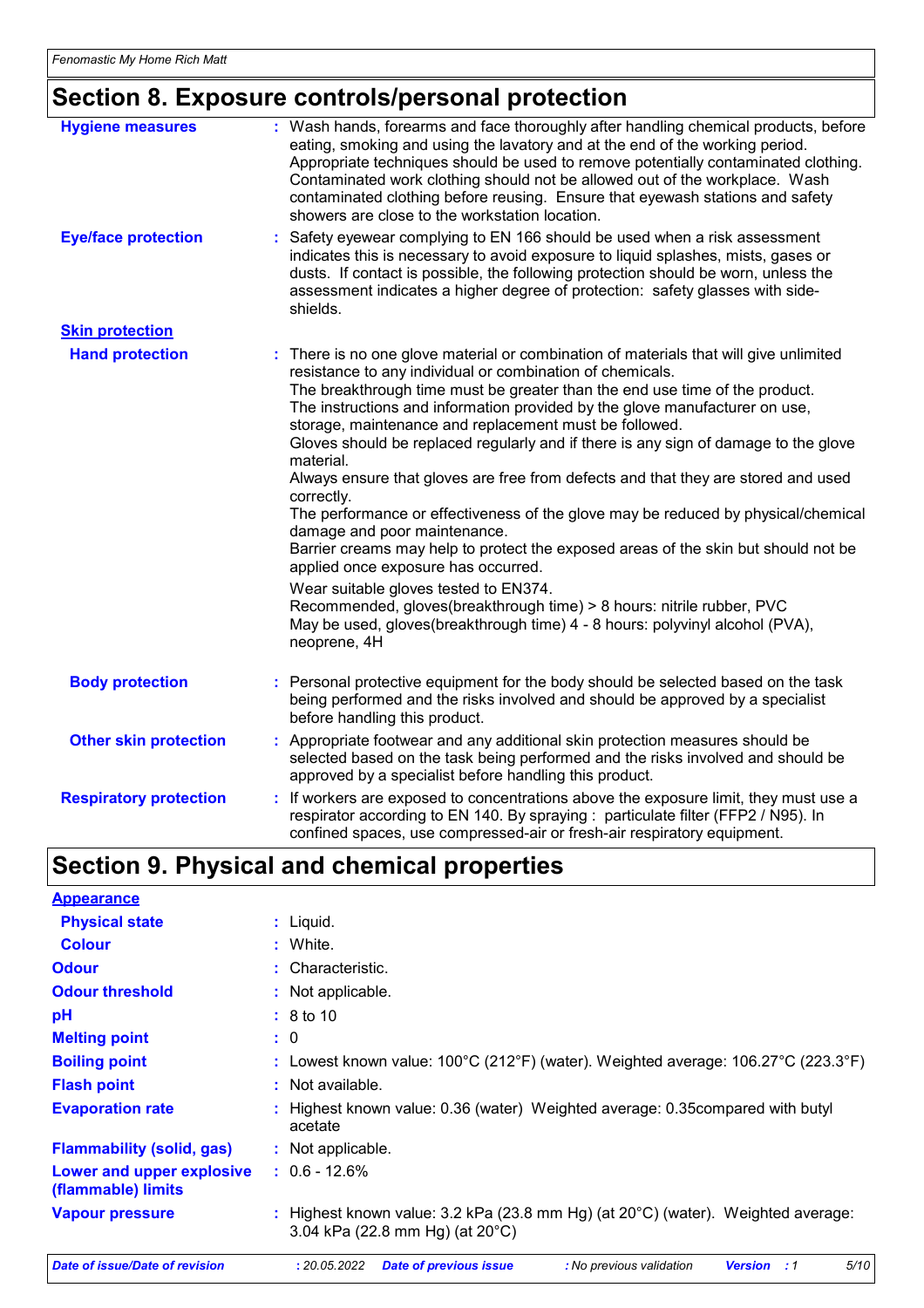# **Section 9. Physical and chemical properties**

| <b>Vapour density</b>                             | : Highest known value: $7.5$ (Air = 1) (propanoic acid, 2-methyl-, monoester with<br>2,2,4-trimethyl-1,3-pentanediol). Weighted average: $5.05$ (Air = 1) |
|---------------------------------------------------|-----------------------------------------------------------------------------------------------------------------------------------------------------------|
| <b>Density</b>                                    | $: 1.235$ to 1.65 g/cm <sup>3</sup>                                                                                                                       |
| <b>Solubility</b>                                 | : Easily soluble in the following materials: cold water and hot water.                                                                                    |
| <b>Partition coefficient: n-</b><br>octanol/water | : Not available.                                                                                                                                          |
| <b>Auto-ignition temperature</b>                  | : Not applicable.                                                                                                                                         |
| <b>Decomposition temperature</b>                  | : Not available.                                                                                                                                          |
| <b>Viscosity</b>                                  | : Kinematic (40°C): $>20.5$ mm <sup>2</sup> /s ( $>20.5$ cSt)                                                                                             |

# **Section 10. Stability and reactivity**

| <b>Reactivity</b>                                   | : No specific test data related to reactivity available for this product or its ingredients.              |
|-----------------------------------------------------|-----------------------------------------------------------------------------------------------------------|
| <b>Chemical stability</b>                           | : The product is stable.                                                                                  |
| <b>Possibility of hazardous</b><br><b>reactions</b> | : Under normal conditions of storage and use, hazardous reactions will not occur.                         |
| <b>Conditions to avoid</b>                          | : No specific data.                                                                                       |
| <b>Incompatible materials</b>                       | : No specific data.                                                                                       |
| <b>Hazardous decomposition</b><br>products          | : Under normal conditions of storage and use, hazardous decomposition products<br>should not be produced. |

# **Section 11. Toxicological information**

#### **Information on toxicological effects**

#### **Acute toxicity**

| <b>Product/ingredient name</b> | <b>Besult</b> | <b>Species</b> | <b>Dose</b> | <b>Exposure</b> |
|--------------------------------|---------------|----------------|-------------|-----------------|
| $C(M)$ IT/MIT $(3:1)$          | LD50 Oral     | Rat            | 53 mg/kg    |                 |

#### **Irritation/Corrosion**

| <b>Product/ingredient name</b>                   | <b>Result</b>        | <b>Species</b>                       | <b>Score</b> | <b>Exposure</b> | <b>Observation</b> |
|--------------------------------------------------|----------------------|--------------------------------------|--------------|-----------------|--------------------|
| Alcohols, C16-18 and<br>C18-unsatd., ethoxylated | Skin - Mild irritant | l Mammal -<br>species<br>unspecified |              |                 |                    |
| Amines, rosin                                    | Skin - Mild irritant | Mammal -<br>species<br>unspecified   |              |                 |                    |
|                                                  | Eyes - Mild irritant | l Mammal -<br>species<br>unspecified |              |                 |                    |

#### **Sensitisation**

| <b>Product/ingredient name</b> | ∣Route of<br>exposure | <b>Species</b>                  | <b>Result</b> |
|--------------------------------|-----------------------|---------------------------------|---------------|
| $C(M)$ IT/MIT $(3:1)$          | skin                  | Mammal - species<br>unspecified | Sensitising   |

#### **Mutagenicity**

Not available.

### **Carcinogenicity**

Not available.

#### **Reproductive toxicity**

Not available.

#### **Teratogenicity**

Not available.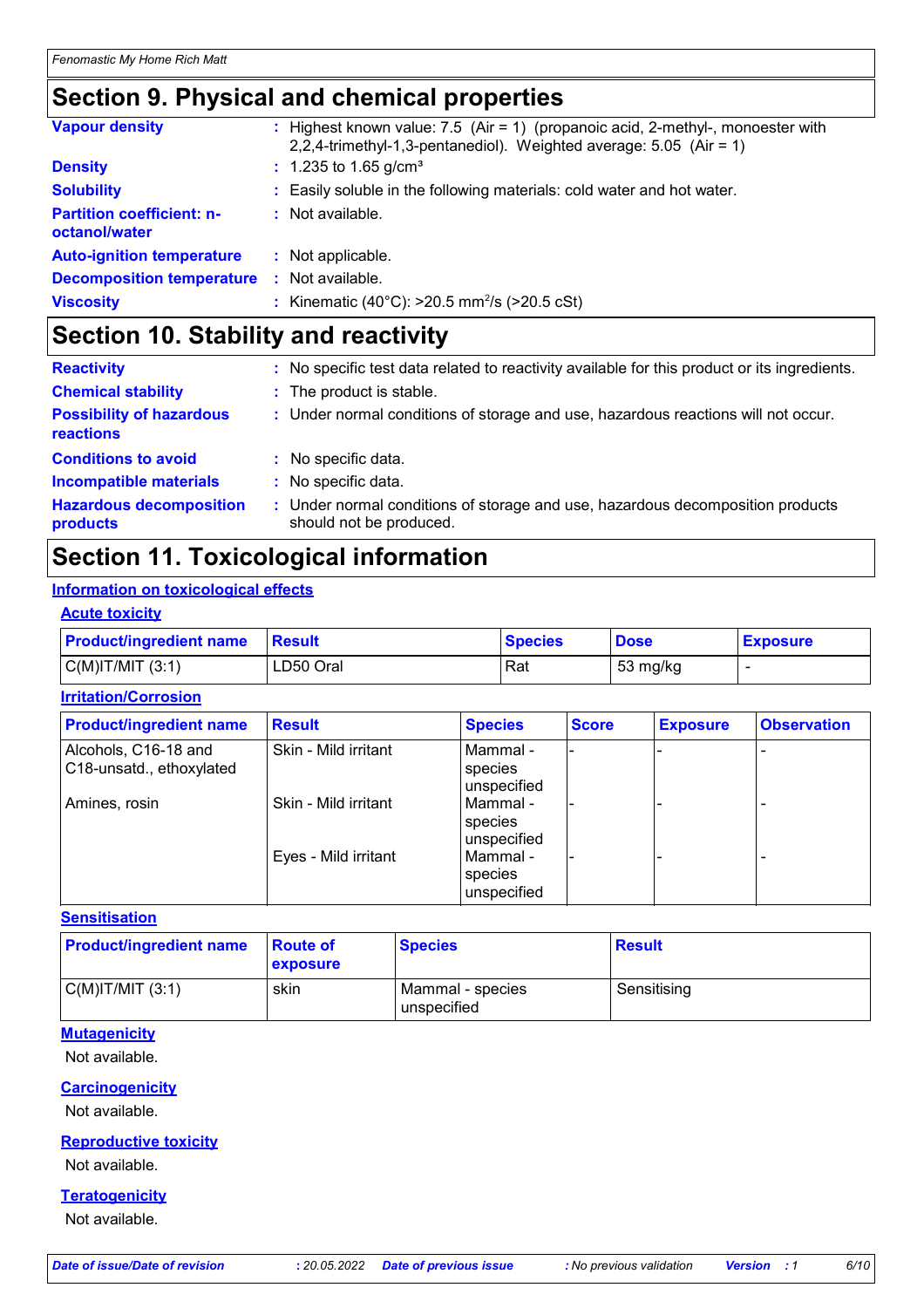# **Section 11. Toxicological information**

| <b>Specific target organ toxicity (single exposure)</b><br>Not available. |                                                                                                          |
|---------------------------------------------------------------------------|----------------------------------------------------------------------------------------------------------|
| <b>Specific target organ toxicity (repeated exposure)</b>                 |                                                                                                          |
| Not available.                                                            |                                                                                                          |
| <b>Aspiration hazard</b>                                                  |                                                                                                          |
| Not available.                                                            |                                                                                                          |
|                                                                           |                                                                                                          |
| <b>Information on likely routes</b><br>of exposure                        | : Not available.                                                                                         |
| <b>Potential acute health effects</b>                                     |                                                                                                          |
| <b>Eye contact</b>                                                        | : No known significant effects or critical hazards.                                                      |
| <b>Inhalation</b>                                                         | : No known significant effects or critical hazards.                                                      |
| <b>Skin contact</b>                                                       | May cause an allergic skin reaction.                                                                     |
| <b>Ingestion</b>                                                          | : No known significant effects or critical hazards.                                                      |
|                                                                           | <b>Symptoms related to the physical, chemical and toxicological characteristics</b>                      |
| <b>Eye contact</b>                                                        | : No specific data.                                                                                      |
| <b>Inhalation</b>                                                         | : No specific data.                                                                                      |
| <b>Skin contact</b>                                                       | : Adverse symptoms may include the following:<br>irritation<br>redness                                   |
| <b>Ingestion</b>                                                          | : No specific data.                                                                                      |
|                                                                           | Delayed and immediate effects as well as chronic effects from short and long-term exposure               |
| <b>Short term exposure</b>                                                |                                                                                                          |
| <b>Potential immediate</b>                                                | : Not available.                                                                                         |
| effects                                                                   |                                                                                                          |
| <b>Potential delayed effects</b>                                          | : Not available.                                                                                         |
| <b>Long term exposure</b>                                                 |                                                                                                          |
| <b>Potential immediate</b><br>effects                                     | : Not available.                                                                                         |
| <b>Potential delayed effects</b>                                          | : Not available.                                                                                         |
| <b>Potential chronic health effects</b>                                   |                                                                                                          |
| Not available.                                                            |                                                                                                          |
| <b>General</b>                                                            | : Once sensitized, a severe allergic reaction may occur when subsequently exposed<br>to very low levels. |
| <b>Carcinogenicity</b>                                                    | : No known significant effects or critical hazards.                                                      |
| <b>Mutagenicity</b>                                                       | : No known significant effects or critical hazards.                                                      |
| <b>Teratogenicity</b>                                                     | No known significant effects or critical hazards.                                                        |
| <b>Developmental effects</b>                                              | No known significant effects or critical hazards.                                                        |
| <b>Fertility effects</b>                                                  | No known significant effects or critical hazards.                                                        |
|                                                                           |                                                                                                          |
| <b>Numerical measures of toxicity</b><br><b>Acute toxicity estimates</b>  |                                                                                                          |

Not available.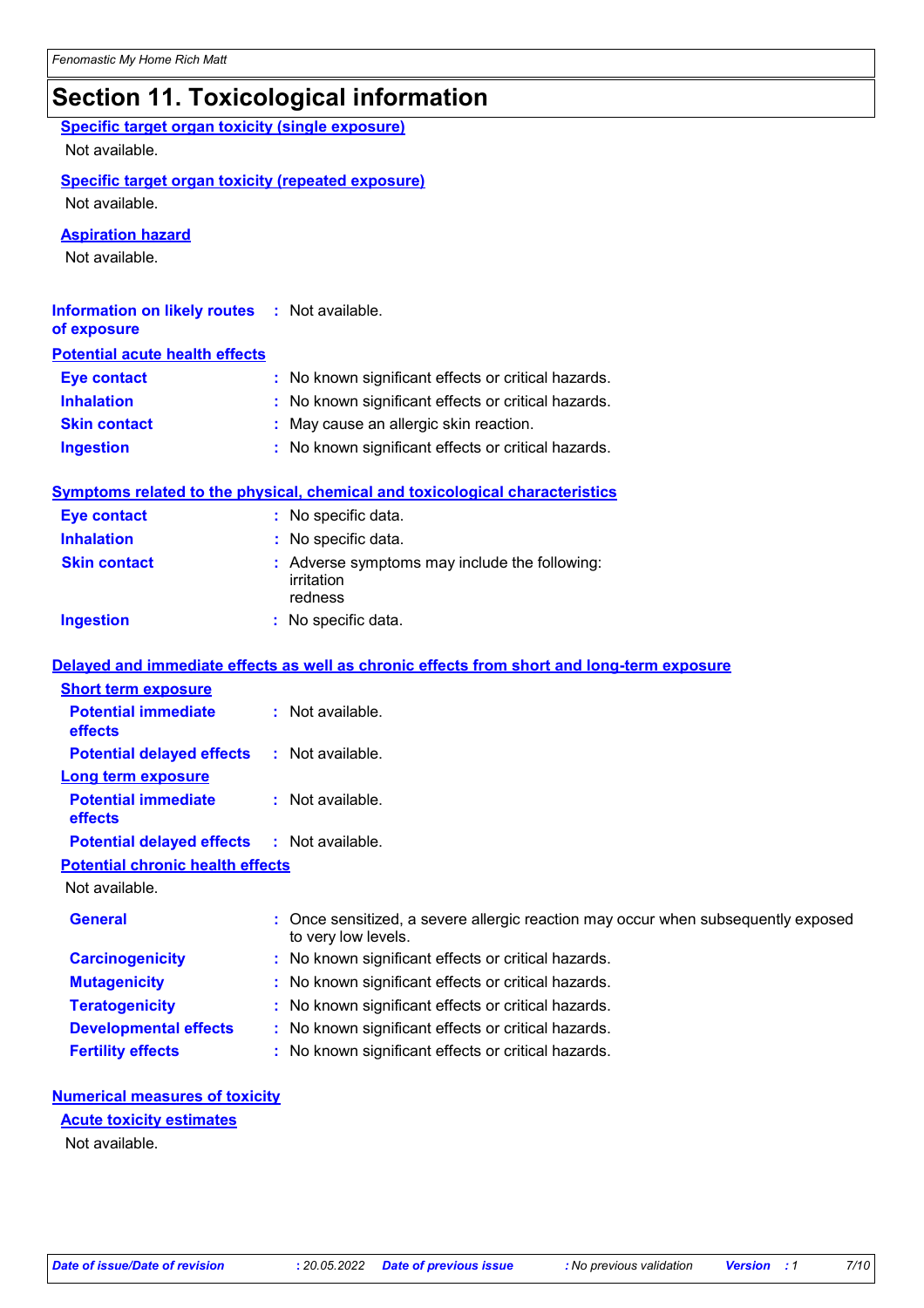# **Section 12. Ecological information**

#### **Toxicity**

| <b>Product/ingredient name</b>                   | <b>Result</b>            | <b>Species</b>                             | <b>Exposure</b> |
|--------------------------------------------------|--------------------------|--------------------------------------------|-----------------|
| Alcohols, C16-18 and<br>C18-unsatd., ethoxylated | Acute LC50 1.3 mg/l      | Fish                                       | 96 hours        |
| $C(M)$ IT/MIT $(3:1)$                            | Acute EC50 0.048 mg/l    | Algae - Pseudokirchneriella<br>subcapitata | 72 hours        |
|                                                  | Acute EC50 0.0052 mg/l   | Algae - Skeletonema costatum               | 48 hours        |
|                                                  | Acute EC50 0.1 mg/l      | Daphnia - Daphnia magna                    | 48 hours        |
|                                                  | Acute LC50 0.22 mg/l     | Fish - Oncorhynchus mykiss                 | 96 hours        |
|                                                  | Acute NOEC 0.00064 mg/l  | Algae - Skeletonema costatum               | 48 hours        |
|                                                  | Chronic NOEC 0.0012 mg/l | Algae - Pseudokirchneriella<br>subcapitata | 72 hours        |
|                                                  | Chronic NOEC 0.004 mg/l  | Daphnia - Daphnia magna                    | 21 days         |
|                                                  | Chronic NOEC 0.098 mg/l  | Fish - Oncorhynchus mykiss                 | 28 days         |

#### **Persistence and degradability**

| <b>Product/ingredient name</b> | <b>Aquatic half-life</b> | Photolysis | Biodegradability |
|--------------------------------|--------------------------|------------|------------------|
| $C(M)$ IT/MIT $(3:1)$          |                          |            | Not readily      |

#### **Bioaccumulative potential**

| <b>Product/ingredient name</b>                   | <b>LogP</b> <sub>ow</sub> | <b>BCF</b> | <b>Potential</b> |
|--------------------------------------------------|---------------------------|------------|------------------|
| Alcohols, C16-18 and<br>C18-unsatd., ethoxylated | -4.2                      |            | high             |
| $C(M)$ IT/MIT $(3:1)$                            |                           | 3.16       | low              |

#### **Mobility in soil**

| <b>Soil/water partition</b> | : Not available. |
|-----------------------------|------------------|
| <b>coefficient (Koc)</b>    |                  |

**Other adverse effects** : No known significant effects or critical hazards.

### **Section 13. Disposal considerations**

### **Disposal methods :**

The generation of waste should be avoided or minimised wherever possible. Disposal of this product, solutions and any by-products should at all times comply with the requirements of environmental protection and waste disposal legislation and any regional local authority requirements. Dispose of surplus and nonrecyclable products via a licensed waste disposal contractor. Waste should not be disposed of untreated to the sewer unless fully compliant with the requirements of all authorities with jurisdiction. Waste packaging should be recycled. Incineration or landfill should only be considered when recycling is not feasible. This material and its container must be disposed of in a safe way. Care should be taken when handling emptied containers that have not been cleaned or rinsed out. Empty containers or liners may retain some product residues. Avoid dispersal of spilt material and runoff and contact with soil, waterways, drains and sewers.

## **Section 14. Transport information**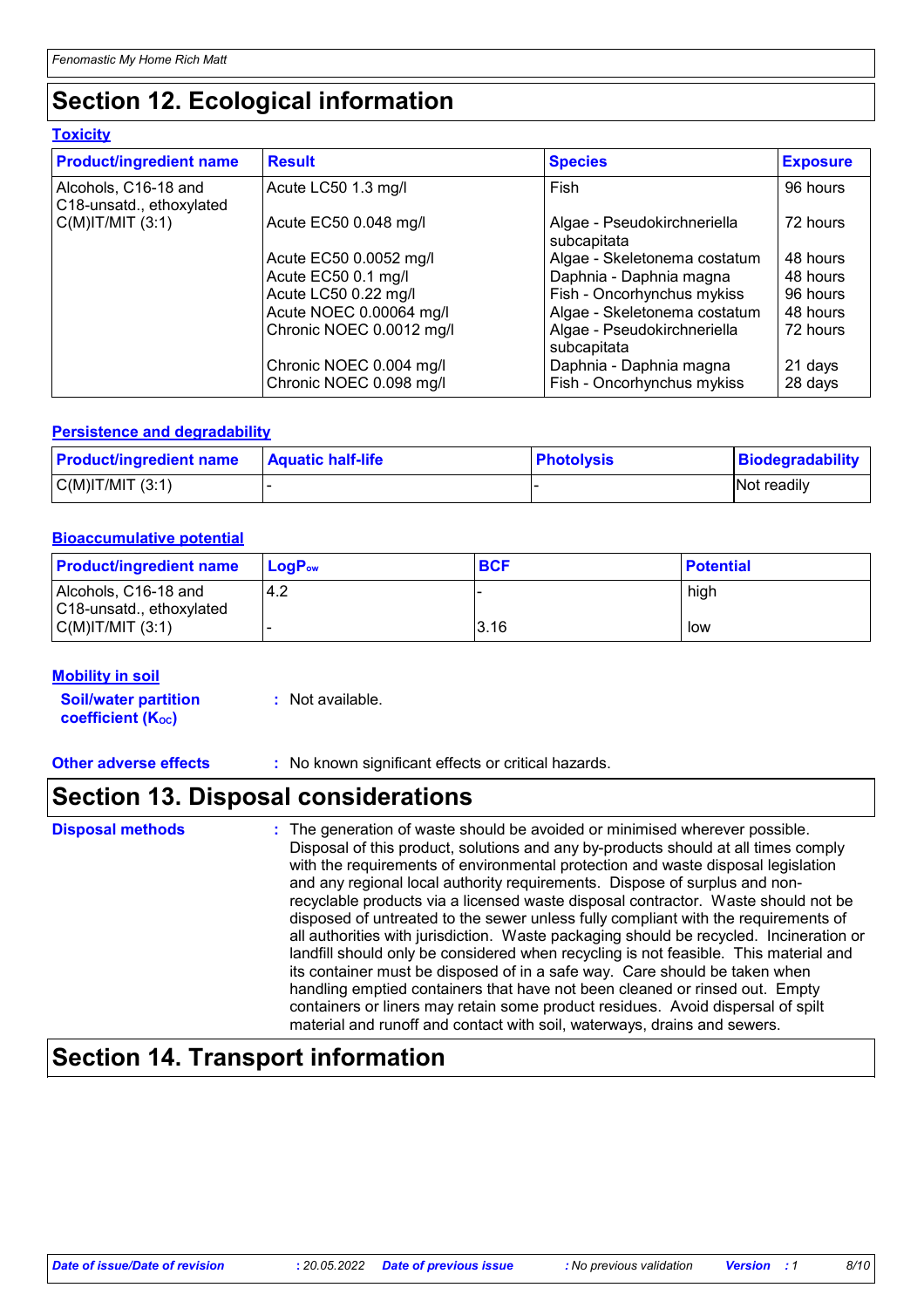# **Section 14. Transport information**

|                                      | <b>ADR/RID</b> | <b>IMDG</b>    | <b>IATA</b>    |
|--------------------------------------|----------------|----------------|----------------|
| <b>UN number</b>                     | Not regulated. | Not regulated. | Not regulated. |
| <b>UN proper</b><br>shipping name    |                |                |                |
| <b>Transport hazard</b><br>class(es) | ۰              |                |                |
| <b>Packing group</b>                 | $\blacksquare$ | -              | ۰              |
| <b>Environmental</b><br>hazards      | No.            | No.            | No.            |
| <b>Additional</b><br>information     |                |                |                |

# **Special precautions for user Transport within user's premises:** always transport in closed containers that are **:**

upright and secure. Ensure that persons transporting the product know what to do in the event of an accident or spillage.

#### **Transport in bulk according :** Not available. **to IMO instruments**

# **Section 15. Regulatory information**

**Safety, health and environmental regulations specific for the product :** No known specific national and/or regional regulations applicable to this product (including its ingredients).

#### **International regulations**

**Chemical Weapon Convention List Schedules I, II & III Chemicals**

Not listed.

#### **Montreal Protocol**

Not listed.

**Stockholm Convention on Persistent Organic Pollutants** Not listed.

#### **UNECE Aarhus Protocol on POPs and Heavy Metals**

Not listed.

## **Section 16. Other information**

| <b>History</b>                           |                          |
|------------------------------------------|--------------------------|
| <b>Date of printing</b>                  | : 20.05.2022             |
| Date of issue/Date of<br><b>revision</b> | : 20.05.2022             |
| Date of previous issue                   | : No previous validation |
| <b>Version</b>                           | $\pm$ 1                  |